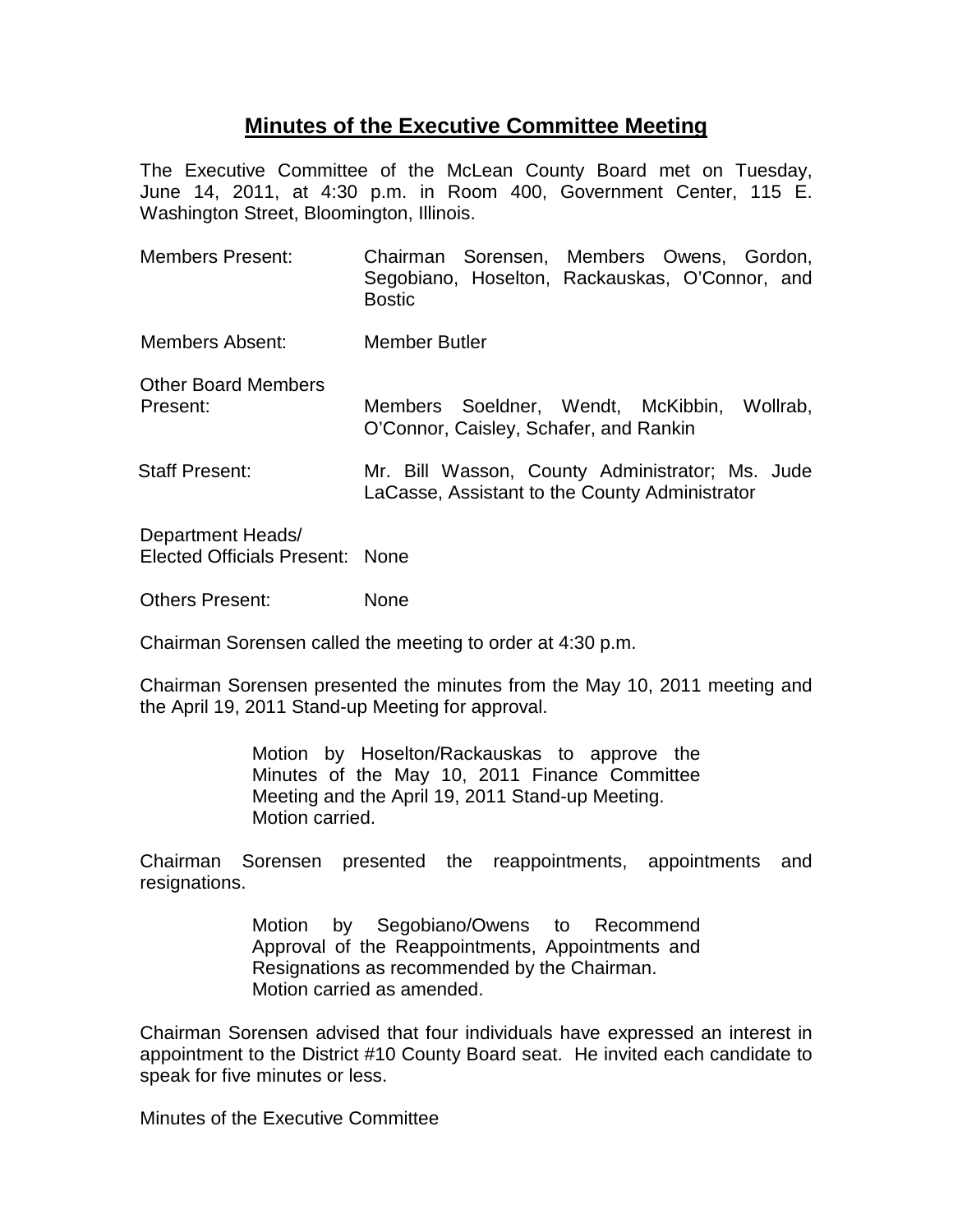June 14, 2011 Page Two

Mr. Charles Erickson thanked County Board Chairman Sorensen, members of the Executive Committee and members of the County Board for the opportunity to introduce himself and explain why he would like to represent District #10 on the County Board. He indicated that he intends to be concise and informative in his presentation.

Mr. Erickson stated that he was born and raised in Gibson City, Illinois, the son of lower middle class parents who were factory workers. He noted that he graduated from Gibson City High School in 1983 and thereafter worked in various factories in Central Illinois until 1987. Mr. Erickson stated that in 1987 he went to Parkland College where he graduated with honors. He indicated that he then transferred to Illinois State University where he graduated Magna cum Laude with a degree in Economics and a minor in Political Science.

Mr. Erickson advised that in 1994 he graduated from law school. He stated that in 1997 he was hired by former County Board member and attorney Mr. John Stevens. Mr. Erickson acknowledged that, as Mr. Stevens' associate, he was aware of the amount of time and work necessary to be a County Board member. He indicated that Mr. Stevens died in November of 2000 and in February 2001 he took over Mr. Steven's law practice.

Mr. Erickson stated that in 2002 he was appointed to the City of Bloomington Zoning Board of Appeals where he learned things that would be useful to him as a County Board member. He added that his fellow Board members on the Zoning Board of Appeals would tell you that he is easy to get along with. Mr. Erickson noted that he tries to get along with everyone on the Board and consider everyone's views and thoughts.

Mr. Erickson advised that he has taught three courses in Business Law at Illinois Wesleyan University. He indicated that in October of 2010 he wrote to Chairman Sorensen expressing his interest in the potential vacancy on the County Board. Mr. Erickson stated that he has attended County Board meetings since October 2010. He noted that he tried to call all of the County Board members to ask for their support. Mr. Erickson stated that he understands that this County Board is not partisan and the members try to work together for the good of the citizens of McLean County. He indicated that he would like to continue the tradition of this Board and previous Board to keep this County in the black.

Mr. Erickson reiterated that he was a factory worker, an employee, and a college professor. He added that he is a business owner and an attorney, and he takes his civic responsibilities seriously. Mr. Erickson pointed out that his resume shows that he participates in many things in the community.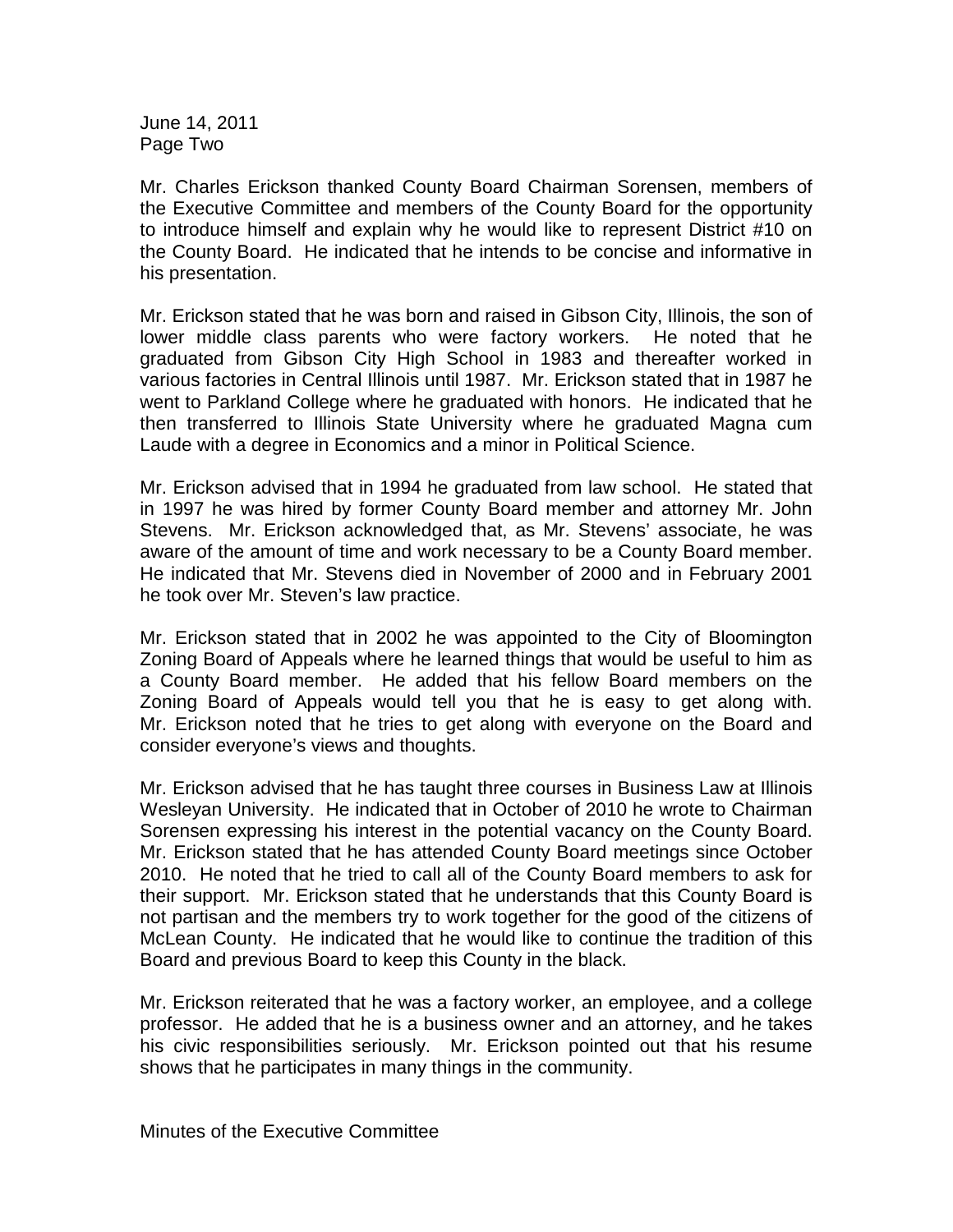June 14, 2011 Page Three

Mr. Erickson asked that the members of the Committee to support his candidacy for the appointment.

Mr. Caisley asked what the Land of Lincoln Honor Flight is that he referred to in his letter of interest. Mr. Erickson replied that the Land of Lincoln Honor Flight is a group that takes World War II veterans on a flight to see the WWII Memorial and other memorials. He indicated that he was honored to be a guard to a WWII veteran and accompanied the veteran to Washington, D.C. Mr. Erickson noted that his father was a World War II veteran.

Chairman Sorensen asked if there were any other questions or comments. Hearing none, he thanked Mr. Erickson.

Ms. Kathryn Foster thanked the Committee for the opportunity to express her interest in the District #10 County Board seat. She noted that she has lived in Bloomington since 1981. Ms. Foster pointed out that details of her community involvement are included on her resume. She stated that professionally she is in strategic communications, public relations and organizational change management.

Ms. Foster advised that in the 1980s she first became acquainted with community development and infrastructure needs through the research and writing she did with the City Notes Newsletter during Mayor Jesse Smart's administration. She stated that at that time she became aware of the need to address long-range water supply needs and long-range infrastructure needs.

Ms. Foster indicated that she learned the history of Bloomington and some of its early leaders through research that was done when she wrote the history of the Bloomington Country Club. She noted that she had the opportunity to interview local residents. Ms. Foster stated that she learned more about the responsibilities of the cities, counties and townships as a result of writing and advising successful candidates during some intense campaigns. She indicated that this experience gave her perspective on the responsibilities and risks that come with being in the public eye. Ms. Foster added that it also demonstrated that citizenship includes action and involvement in addition to talk.

Ms. Foster advised that she learned the value of effective change management and strategic communication planning as the Public Relations Director for the Eureka Company. She noted that during her time there the company closed the Ft. Jesse facility and moved to the former Mennonite Hospital site and changed its name to Electrolux Home Care Produces North America to reflect the ownership change that had actually happened in 1974.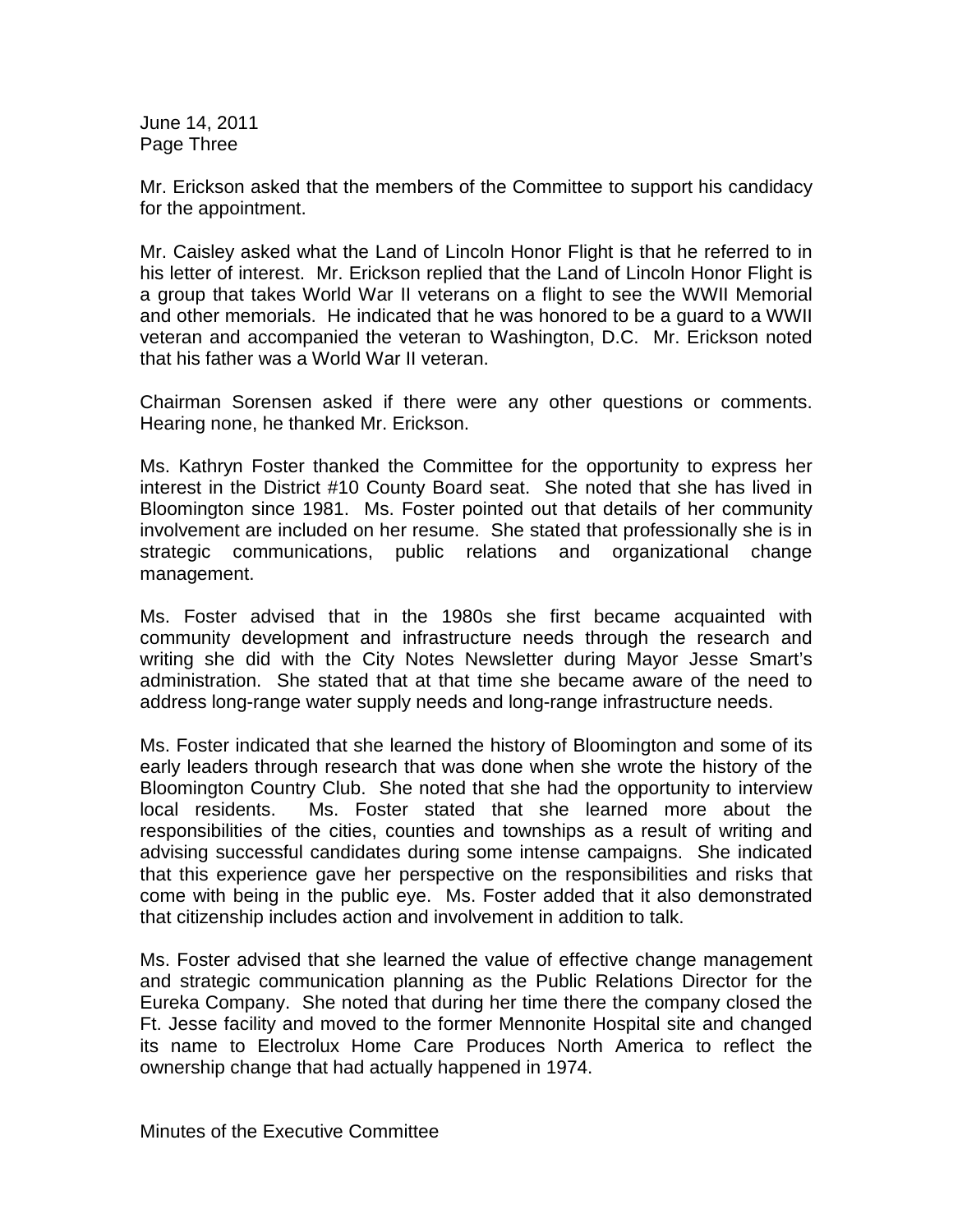June 14, 2011 Page Four

Ms. Foster indicated that she left Bloomington for two years and took a position with a water utility and traveled across the state where she learned about the deteriorating condition of many municipal water and waste water systems due to neglect, political fear and the lack of funding to address them and make the needed repairs. She pointed out that infrastructure improvements lack glamour, but she believes that collaboration among the various governmental bodies and citizen inclusion in the discussion could drive forward progress.

Ms. Foster stated that her volunteer responsibilities with the Second Presbyterian Church during a building campaign and her experience as the former president of the Western Avenue Community Center Board gave her a great deal of experience working as a team members on committees and boards. She learned that this kind of work is most successful when the overall interest of the group takes precedence over the will of any one individual. Ms. Foster stated that she learned that using well established methods to introduce changes can insure their adoption and learned that we are stronger and better when we work together.

Ms. Foster indicated that while living in other Illinois communities, she gained a deep appreciation for what we have in McLean County. She noted that last summer she found a good professional fit at Tex Systems, a consulting firm.

Ms. Foster advised that she would be honored to serve District #10 and represent their interests on the County Board. She noted that this Board has always been known for its good character and its many contributions to the economic vitality of the area. Ms. Foster stated that she would like to assist the McLean County Board with crucial work and provide the District with trustworthy representation during this interim period.

Mr. Caisley asked if Ms. Foster is currently the president of Western Avenue Community Center. Ms. Foster replied that she left that position when she took the job with the utility company. Mr. Caisley asked if she was there when it was reconstructed after the fire. Ms. Foster responded that she was not.

Chairman Sorensen asked if there were any additional questions or comments. Hearing none, he thanked Ms. Foster.

Mr. William (Bill) L. Galloway thanked the Chairman Sorensen and members of the Executive Committee for considering his application to the District #10 County Board seat.

Mr. Galloway advised that he has been married to his wife, Phyllis, for 34 years and has two daughters, Katie, 25, and Sarah, 20.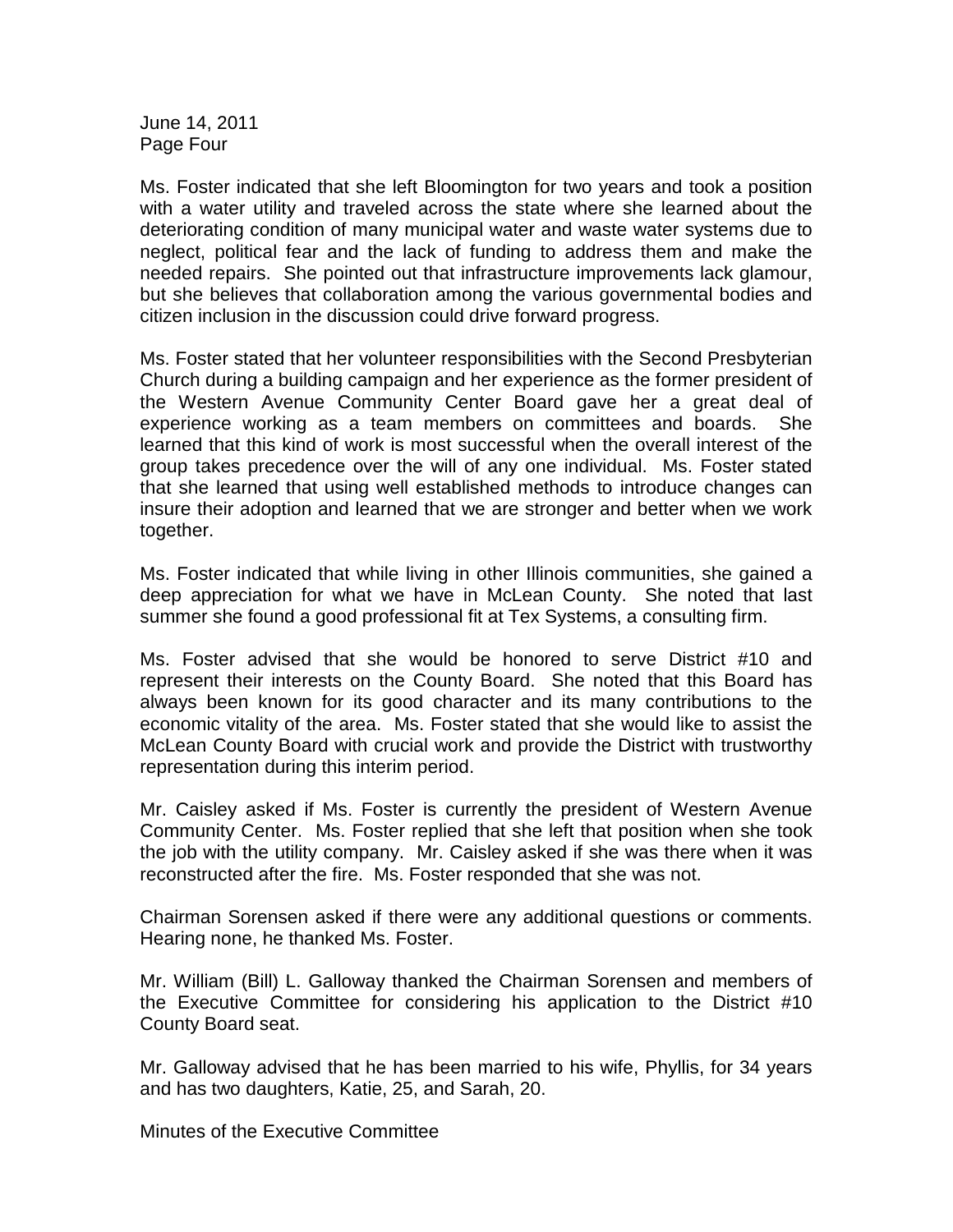June 14, 2011 Page Five

Mr. Galloway indicated that after graduating from Bloomington High School, he put himself through college at Western Illinois University where he obtained his degree in Law Enforcement Administration with a minor in Political Science. He noted that while going to school, he put his application into the McLean County Sheriff's Department and obtained a job in January 1979.

Mr. Galloway stated that during his time at the Sheriff's Department he worked Patrol for nine years. He became a Detective in 1986, and obtained the rank of Patrol Sergeant. Mr. Galloway noted that the last 14 years he worked in Court Security for the Law and Justice Center where he helped build Court Security into a professional operation to make a safe environment for the courts and the people who visit there on a daily basis.

Mr. Galloway indicated that he belongs to the Masonic Lodge and is a member of the Shrine.

Mr. Galloway advised that the 29 ½ years on the Sheriff's Department taught him teamwork concepts and working with diverse groups, including judges, attorneys, defendants, and the public.

Mr. Galloway indicated that he would appreciate the challenge and satisfaction of serving the County. He stated that he would bring hard work ethic, excellence and professionalism to the position.

Mr. Caisley commented that Mr. Galloway did a very good job with the Court Security during the years that he was a Judge.

Chairman Sorensen asked if there were any additional questions or comments. Hearing none, he thanked Mr. Galloway.

Mr. James R. Pearson thanked Chairman Sorensen and members of the Executive Committee for the opportunity to express his interest in the District #10 County Board seat. He stated that he has been a resident of District #10 for 19 years and has followed County and local government issues closely.

Mr. Pearson advised that he and his wife, Sherry, raised and graduated two daughters from Unit 5. He noted that they moved here when the only subdivision east of Airport Road was Hawthorn Hills I. Mr. Pearson stated that he is a practicing architect here in Bloomington with Pearson Design Group.

Mr. Pearson shared his government service experience, noting that he ran and was elected for three four-year terms as a Trustee on the Moline Township Board when they living in Moline. He noted that during his 12 years of service he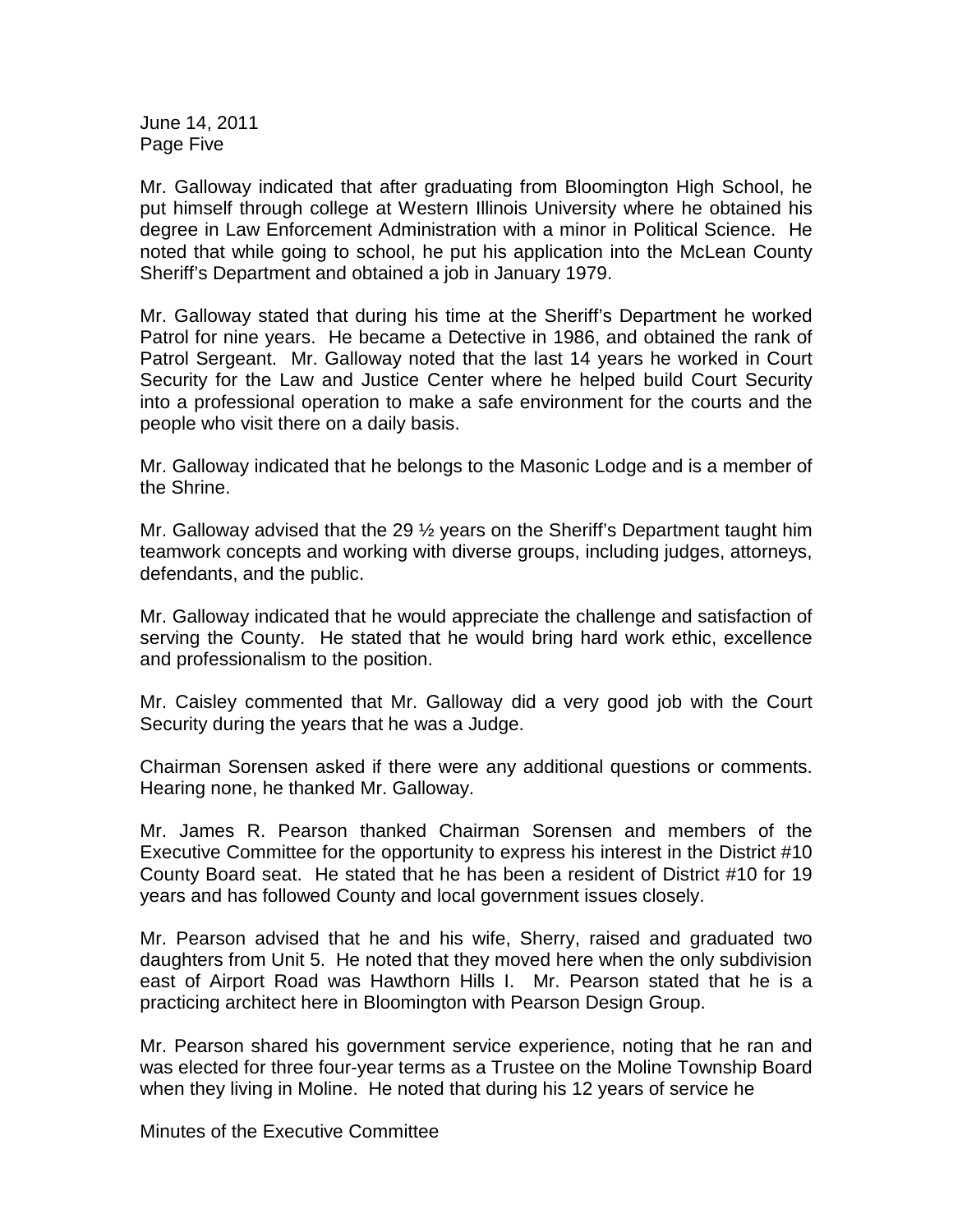June 14, 2011 Page Six

became involved in the State Township Organization and served for two years as the Trustees Division President for the Township Officials of Illinois. Mr. Pearson advised that he served as a Moline Alderman for four years where he chaired two important committee assignments, the Planning Committee and the Finance Committee. He noted that while he served on the Council they successfully started and built the last Civic Center funded by the State of Illinois. Mr. Pearson stated that shortly before leaving Moline he served the city's chairman for the Council for the Riverfront Development on a Mississippi project, a \$23 million development project to revitalize Moline's riverfront and downtown areas.

Mr. Pearson indicated that a few years after arriving in Bloomington he formed the company called the Vantage Group that developed a conceptual site design and built the Bloomington Police Department and parking structure garage facilities. He noted that in 1997 he was appointed to serve as Bloomington's representative to the McLean County Regional Planning Commission, which he served on for six years until 2003. Mr. Pearson pointed out that the long-term water supply for the twin cities, GIS mapping and the East Side Highway were the important issues that were being discussed at the time.

Mr. Pearson stated that in 2004 he ran in the primary for the Alderman for the Third Ward and lost. He noted that in 2010, he was appointed as an At-Large Member on the Main Street Corridor Task Force, which delivered its report in August of 2010.

Mr. Pearson advised that he wants to serve in government as a policy-maker for the citizens of District #10. He indicated that he wants to deliver good, basic services for a reasonable cost. Mr. Pearson stated that he believes his professional work experiences as an architect for over 30 years enables him to analyze issues and needs, propose several solutions, and work to achieve consensus to move forward and accomplish the goals set for this body. He asked for the support of the Committee and thanked them for the opportunity to present his qualifications.

Mr. Caisley commented that his wife was a township supervisor for a number of years and always spoke highly of Mr. Pearson's service in township government.

Chairman Sorensen asked if there were any other questions or comments. Hearing none, he thanked Mr. Pearson.

Chairman Sorensen advised that as is customary, he plans to put one of those four names into nomination next Tuesday morning at the regular meeting of the County Board. He encouraged Board members to call him with input and advice.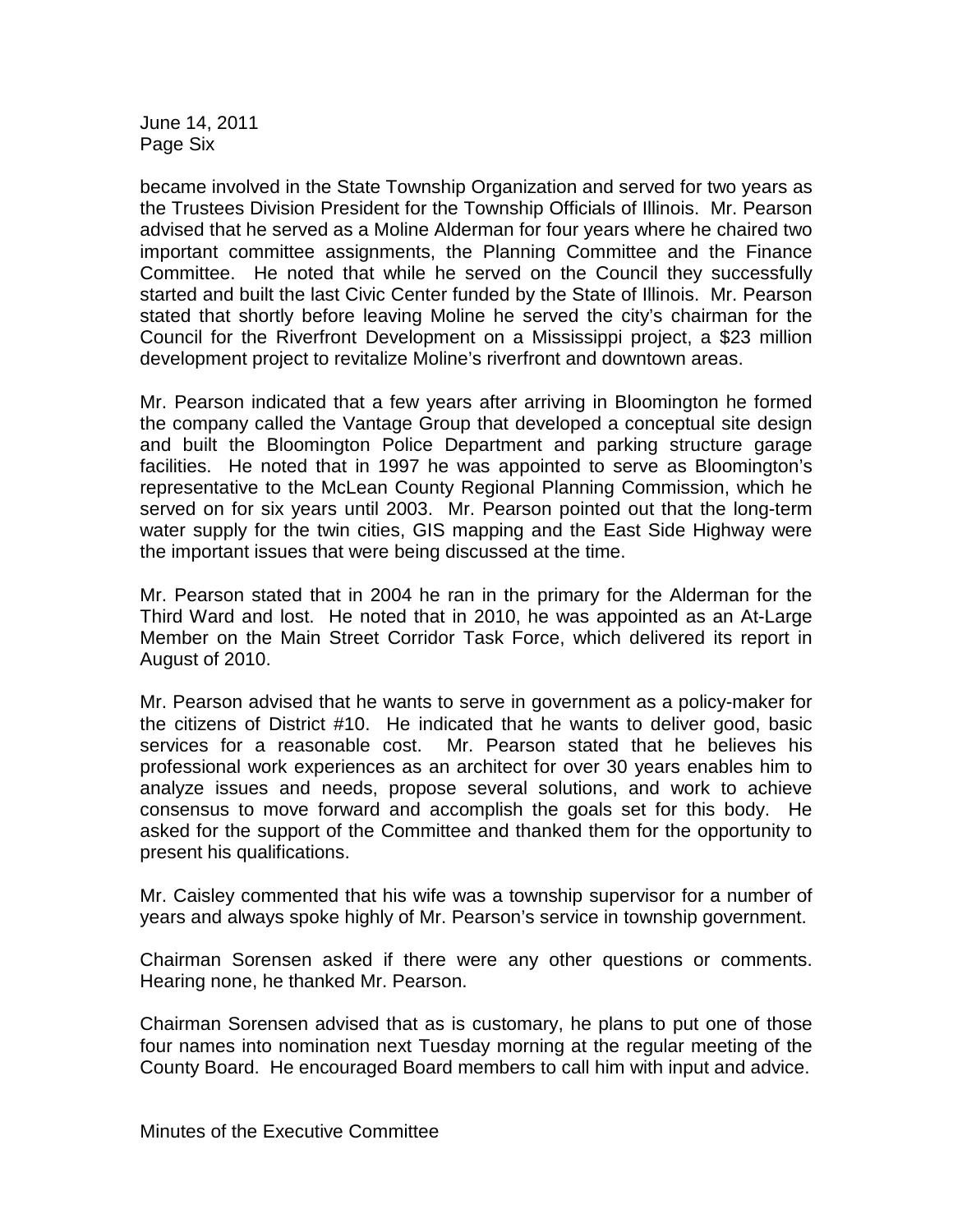June 14, 2011 Page Seven

Mr. George Gordon, Chairman, Land Use and Development Committee, advised that the Land Use and Development Committee brings no action items to the Executive Committee.

Chairman Sorensen asked if there were any questions or comments. Hearing none, he thanked Mr. Gordon.

Ms. Diane Bostic, Chairman, Property Committee, advised that the Property brings no items for action to the Executive Committee.

Chairman Sorensen asked if there were any questions or comments. Hearing none, he thanked Ms. Bostic.

Mr. Stan Hoselton, Chairman, Transportation Committee, presented a request for approval of an Emergency Appropriation Ordinance amending the McLean County Fiscal Year 2011 Combined Annual Appropriation and Budget Ordinance for McLean County Highway Fund 0120, McLean County Highway Department 0055. He explained that this is a request to move \$150,000 from Line Item Roads/Bridges/Culverts to Roads/Drainage Structures.

> Motion by Hoselton/Bostic to Recommend Approval of an Emergency Appropriation Ordinance Amending the McLean County Fiscal Year 2011 Combined Annual Appropriation and Budget Ordinance for McLean County Highway Fund 0120 – McLean County Highway Department 0055. Motion carried.

Chairman Sorensen asked if there were any questions or comments. Hearing none, he thanked Mr. Hoselton.

Mr. Ben Owens, Chairman, Chairman, Finance Committee, presented

Mr. Owens presented a request for approval of the Critical Personnel Hiring Requests – County Administrator's Office.

> Motion by Owens/Segobiano to Recommend Approval of the Critical Personnel Hiring Requests – County Administrator's Office. Motion carried.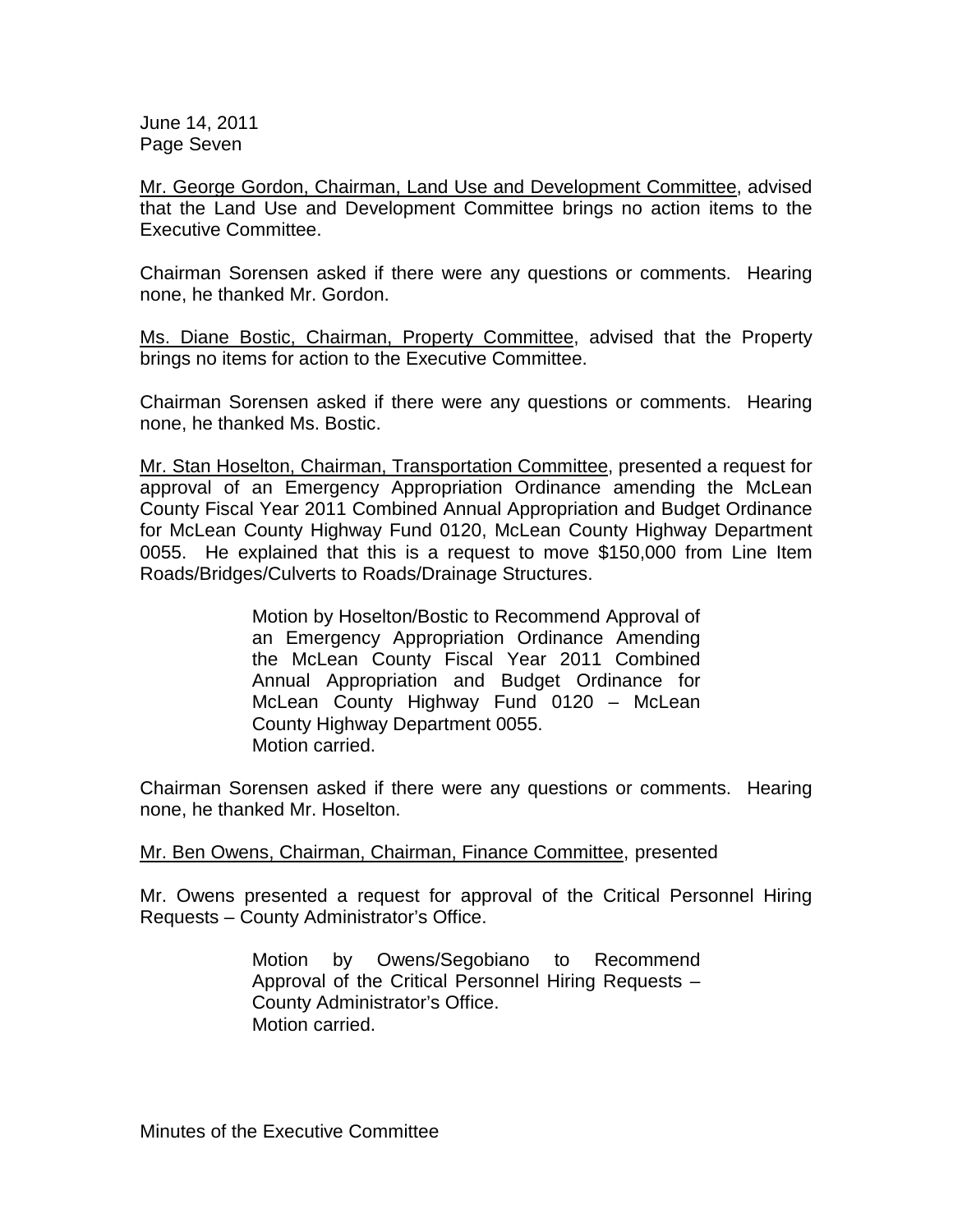June 14, 2011 Page Eight

Mr. Owens presented a request for approval of an Ordinance for Prevailing Rate of Public Works Wages for McLean County – County Administrator's Office. He noted that this is a yearly housekeeping item.

> Motion by Owens/Segobiano to Recommend Approval of an Ordinance for Prevailing Rate of Public Works Wages for McLean County – County Administrator's Office. Motion carried.

Chairman Sorensen asked if there were any questions or comments. Hearing none, he thanked Mr. Owens.

Ms. Bette Rackauskas, Chairman, Justice Committee, advised that the Justice Committee brings no items for action to the Executive Committee.

Ms. Rackauskas commented that the County is fortunate to have four highly qualified individuals interested in representing District #10 on the County Board.

Chairman Sorensen asked if there were any questions or comments. Hearing none, he thanked Ms. Rackauskas.

Mr. Bill Wasson, County Administrator, advised that a work session has been set up for the Executive Committee and interested Board members to discuss the redistricting process. He noted that all Board members received a copy of the staff draft proposal. Mr. Wasson informed the Committee that two requests were received for consideration of amendments to the proposed redistricting. The first amendment is from Mr. Caisley for a reconfiguration of the Normal districts. Mr. Wasson distributed the staff map and also a handout relative to Mr. Caisley's proposed amendment. He added that there is also a map amendment request from Ms. Schafer, Ms. Bostic and Mr. Wendt. Ms. Bostic explained that the amendment is internal between District #3 and District #9.

Chairman Sorensen acknowledged that there is a map version of each of the proposed changes on the redistricting. He explained that tonight the Committee will review the proposed map that was handed out last month, as well as the two proposed amendments to that map. Chairman Sorensen stated that he had advised County Board members who have different recommendations than the staff recommendation to make sure that the amendments meet the numbers criteria, to meet with other Board members who may be affected by the change, and to be prepared to talk about the changes tonight. He stated if they could get consensus by members affected by the change, the amendments would be put into the proposed map and presented to the Board next week. Chairman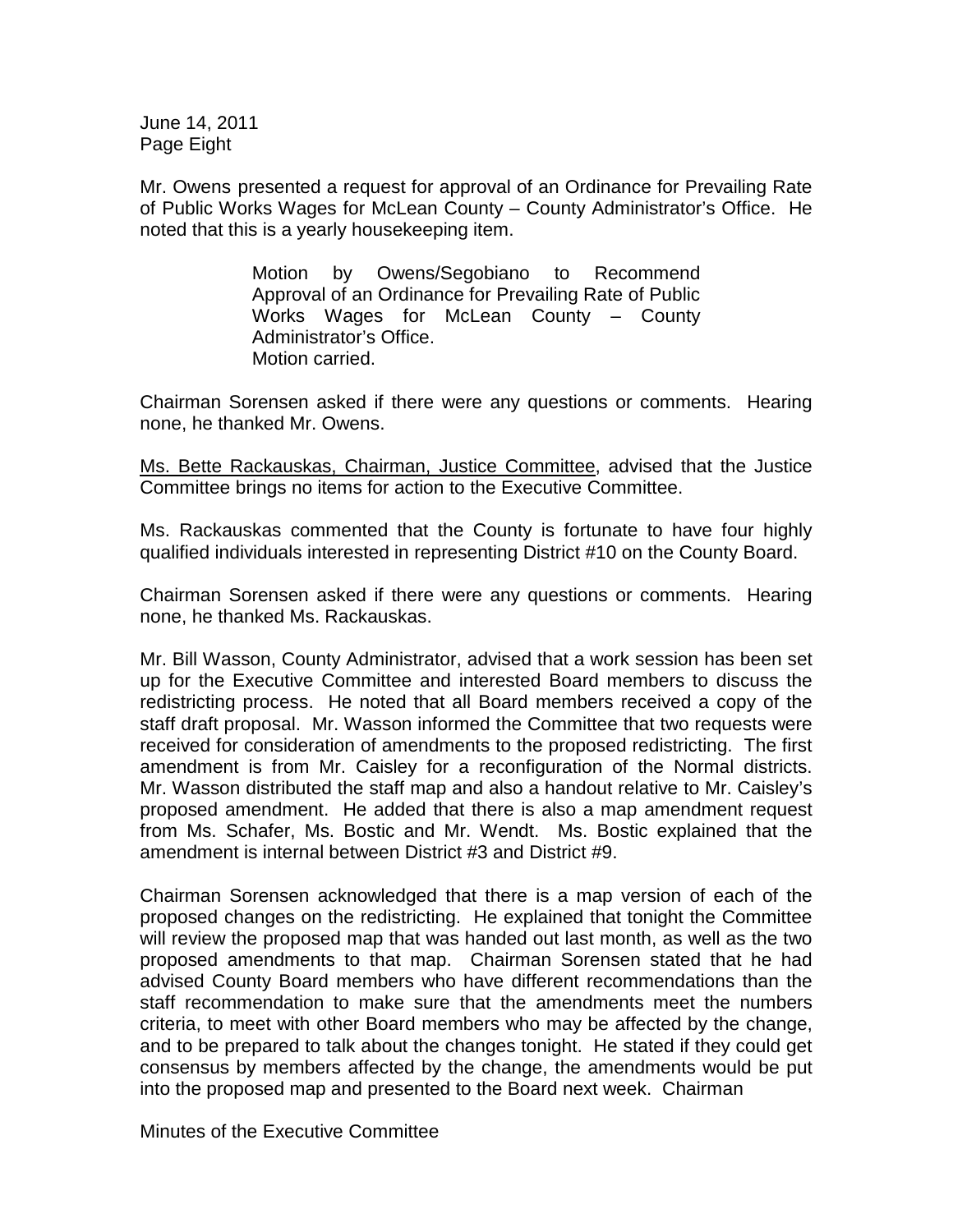June 14, 2011 Page Nine

Sorensen added that if they could not get consensus, the Board member can offer an amendment to the map at the meeting next week.

Mr. Wasson reminded the Committee that he has distributed a copy of the staff draft proposal map and the proposed amendment map as provided by Mr. Caisley. Chairman Sorensen noted that in front of each member there should be two maps, the staff proposed map from last month and the new amendment to the map as proposed by Mr. Caisley, entitled "Districts 4-6 Proposed Amendment."

Chairman Sorensen advised that his initial perspective of Mr. Caisley's proposed amendments to the map is that the parties most directly impacted by this are the six Board members from Normal. He stated that he would like consensus from those six Board members to forward the proposed changes as part of the draft map for next week. Chairman Sorensen invited Mr. Caisley to discuss his proposed amendment to the map.

Mr. Caisley advised that the County Administrator proposed that two precincts in Normal Township, Precinct Normal #27 and Normal #24 be placed into District #1 in order to bring that district up to population level. Therefore, he did not make any changes to those two precincts. Mr. Caisley noted that another change is to transfer City of Bloomington Precinct #41 into a Normal district, and he didn't do anything to change that recommendation. He advised that he only made amendments to Districts #4, #5 and #6. He indicated that a District should be 16,950 residents. Mr. Caisley noted that those Districts are a little larger than that, with an average District in Normal of 17,133 residents.

Mr. Caisley stated that he tried to design a map that would have the least deviation from the average of 17,133 residents. He indicated that he came up with three Districts, one of which had the biggest deviation of 587 residents in the western District of Normal, which is west of Route 51 and west of Main Street. Mr. Caisley added that the least deviation would be in District #5 which would only be off by 76 people. He noted that District #6 would be under the target by 485 people. All of the Districts would be less than the deviation of the County Administrator's proposed map. Mr. Caisley stated that under his proposed amendment, there would be 17,544 residents in District #4, 17,209 residents in District #5 and 16,648 residents in District #6. He indicated that he did nothing with respect to any of the other Districts.

Mr. Caisley advised that he believes this is good government because it results in the least deviation from the average number of residents and he believes that Districts #4, #5 and #6 would be more compact and contiguous, and it would be easier for residents to understand in which District they are located.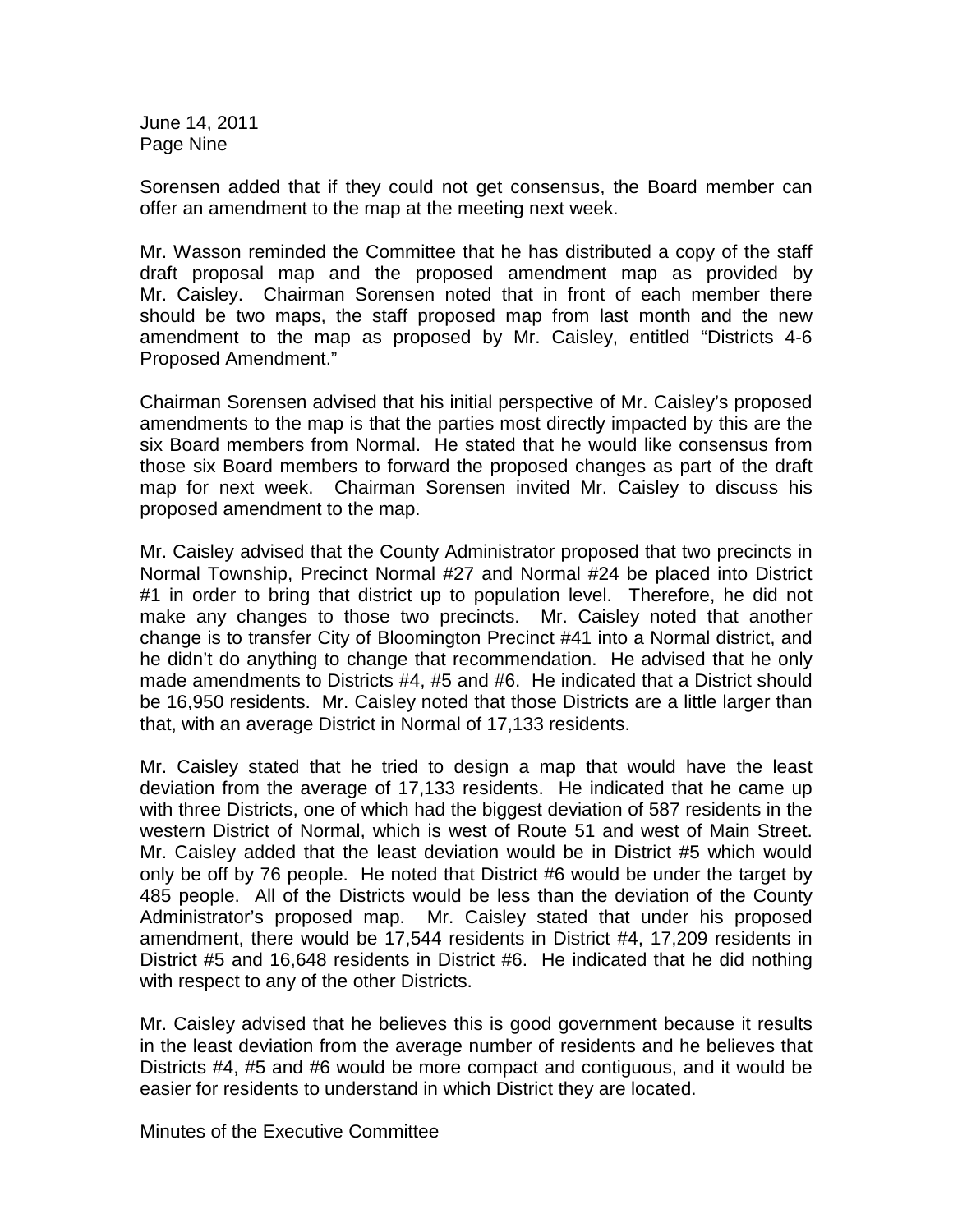June 14, 2011 Page Ten

Mr. Caisley acknowledged that there is also no impact upon incumbents. This proposal did not lump any incumbent into Districts with other incumbents into Districts with other incumbents so there would be two incumbents in each of the proposed districts. Mr. Caisley said that mostly they would have constituents that they currently represent. He noted there would be two new precincts added to District #4, namely the City of Bloomington Precinct #41, which is north of White Oak Lake and south of the west side of the Jewel Grocery Store. The other would be Normal Precinct #30.

Mr. Caisley stated that, under the County Administrator's proposal, District #5 would add one new precinct, and District #5 will lose Precincts #24 and #27 to District #1. He noted that this would not change under his proposal. Mr. Caisley indicated that Normal Precinct #14 would be added to District #5. He added that District #6 would get two new precincts, namely Normal Precinct #15 and Normal Precinct #17. Mr. Caisley believes that it would also have the affect of equalizing the number of registered voters. He does not believe that it is necessary to worry about registered voters because there a lot of students that live in Normal who often chose to vote at their home address rather than their college address. Consequently, District #6 has had a lower rate of participation than the other two Districts and this would even out the number of registered voters in each of the Normal Districts. Mr. Caisley advised that this is why he is proposing the changes.

Chairman Sorensen asked for a response from those six Board members in Normal who are affected by Mr. Caisley's proposed amendment to the map. Ms. O'Connor responded that she prefers the County Administrator's map because everything seems to flow together better. She felt the other map appeared to be piecemeal. Ms. O'Connor noted that on the east side of her district there is a tremendous amount of growth. She expressed regret at losing constituents across Northtown Road, but she understands that it was adjusted due to population changes.

After additional discussion, Chairman Sorensen advised that Ms. O'Connor supports the County Administrator's original proposal; Mr. McKibbin also supports the County Administrator's original proposal; and Mr. Gordon and Ms. Wollrab were still discussing the two proposals.

Mr. Soeldner asked if Mr. McIntyre has provided any input in the proposals. Chairman Sorensen responded that he has received some input from Mr. McIntyre but he doesn't have a final answer from him.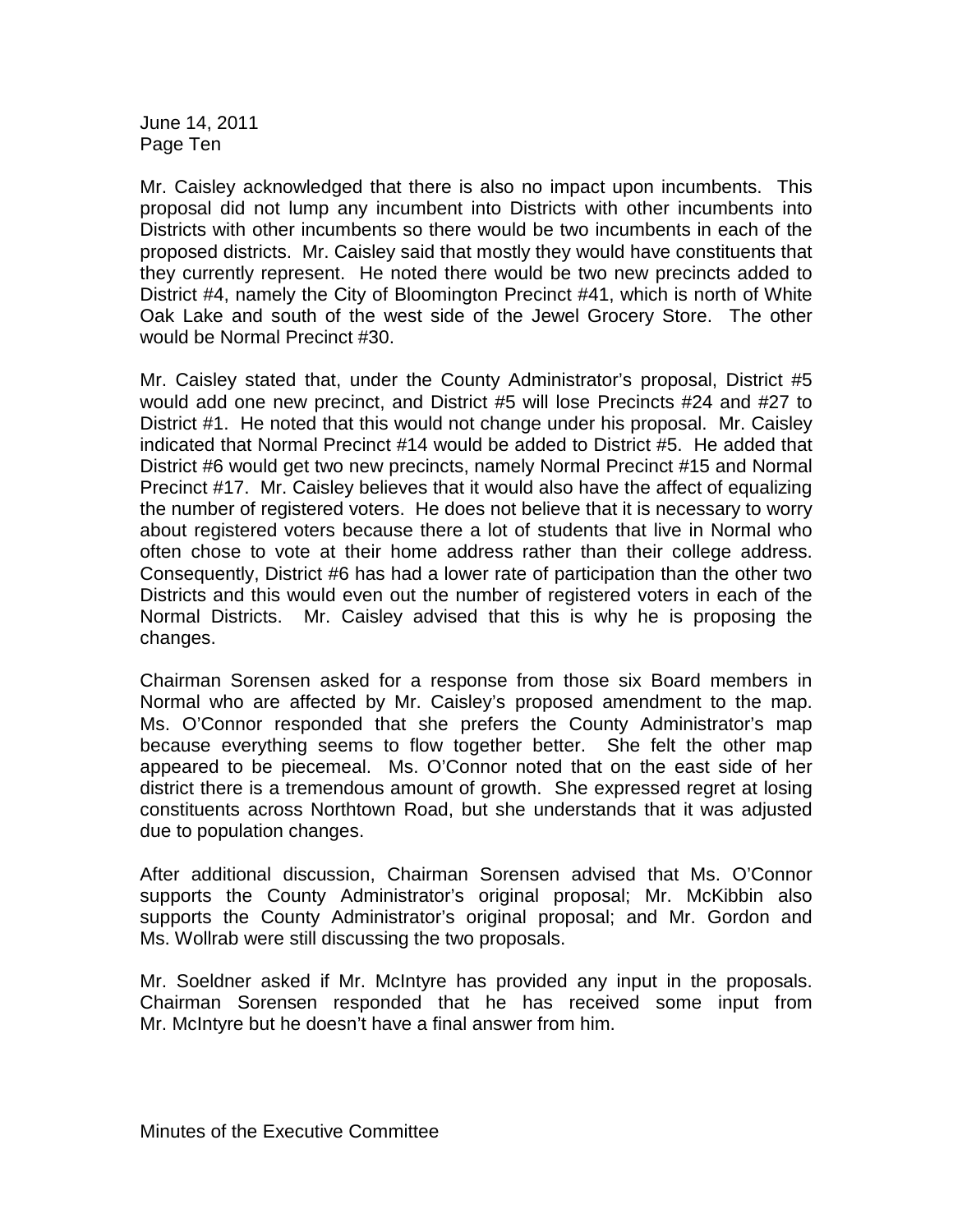June 14, 2011 Page Eleven

Chairman Sorensen asked Ms. Shafer, Ms. Bostic and Mr. Wendt to present their proposed amendment to the map. Mr. Wendt stated that on the County Administrator's map there is a "donut hole" where there are two portions of District #3 that are surrounded, they are landlocked. He advised that he and Ms. Bostic and Ms. Schafer reviewed the map and found a way to unlock that District so that it is all contiguous. They proposed that Bloomington Precincts #11, #44, #45 and #48 be moved from District #3 to District #9; and that Bloomington Precincts #13, #19 and #47 be moved from District #9 to District #3. Mr. Wendt stated that this frees that area that was previously landlocked. He indicated that these changes bring the two Districts within 25 residents of each other.

Mr. Wendt advised that Ms. Bostic, Ms. Schafer and he agree in the proposed amendment. He noted that Mr. Rankin informed him that he would honor the decision of the majority of the members involved. The proposed amendment does not affect any other districts.

Mr. Segobiano stated that he knows that his District #8 has changed, and he will support those changes.

Ms. Rackauskas indicated that she has no problems with her District #7 changes.

Mr. Hoselton noted that he hated to lose Towanda in District #1, but he was fine with the County Administrator's proposed map.

Mr. Soeldner advised that he has no issues with the proposed changes to District #2.

Mr. Owens stated that he is fine with the changes to District #10.

Mr. Gordon and Ms. Wollrab asked for more time to review and compare the County Administrator's proposal and Mr. Caisley's proposal.

Chairman Sorensen asked if there was anything else that needed to be discussed regarding the map. He noted that what he has heard so far is that there is consensus of the affected members on the Schafer/Wendt/Bostic change, and with that consensus, he will have it drawn into the map version that will be brought to the floor next week. Chairman Sorensen indicated that the Caisley amendment has a split conversation. Mr. Caisley is supportive of it, Ms. O'Connor is not, Mr. McKibbin is not, and Mr. Gordon and Ms. Wollrab aren't sure yet and we don't know what Mr. McIntyre wishes. Chairman Sorensen advised that he will let the Board know if the Caisley change will be in map next week. If it is not, Mr. Caisley can choose to bring it as an amendment to the floor of the Board meeting.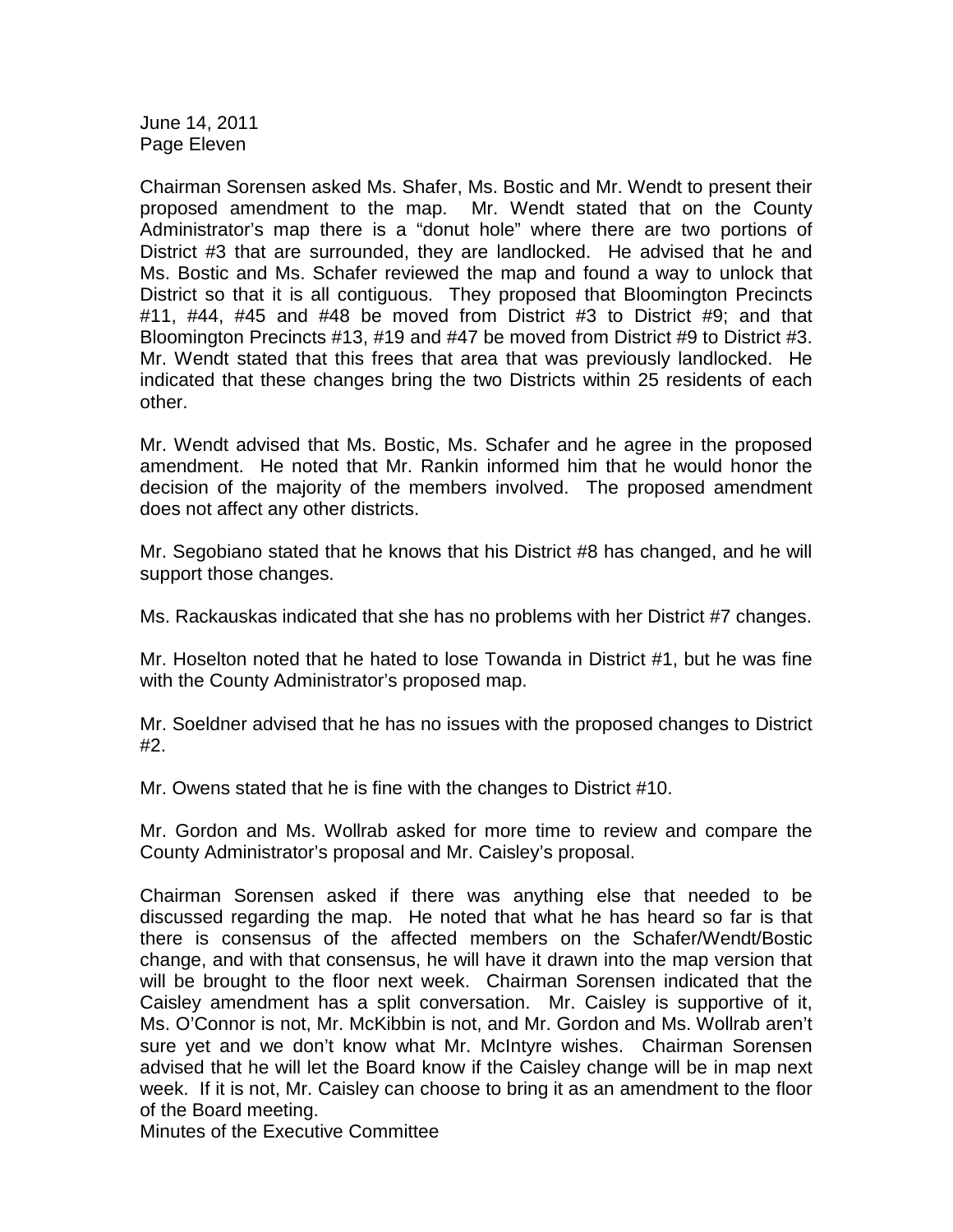June 14, 2011 Page Twelve

Chairman Sorensen advised that this Friday the Board members will, at a minimum, receive a map that includes the changes suggested in the Schafer/Wendt/Bostic request today. He stated that if he hears something that suggests consensus in the Normal members, those changes will be in there as well.

Chairman Sorensen expressed his appreciation for everyone attending the meeting and the good dialog on the redistricting.

Mr. Segobiano referred back to Mr. Caisley's comments on applauding one of the candidates on his service to the community to take care of veterans. He noted that sometimes things are done without notice. Mr. Segobiano stated that his Foundation, The Great Plains Life Foundation, provided about \$85,000 in funding to send a number of veterans.

Chairman Sorensen advised that if he does not hear from members, he will call you for consensus or opinion on the four candidates for the District #10 opening.

Chairman Sorensen presented the May 31, 2011 bills as recommended and transmitted by the County Auditor for payment. The Prepaid Total is \$412,270.35 and the Fund Total is the same.

> Motion by Rackauskas/O'Connor to Recommend Approval of the Executive Committee bills as of May 31, 2011 as presented to the Committee by the County Auditor. Motion carried.